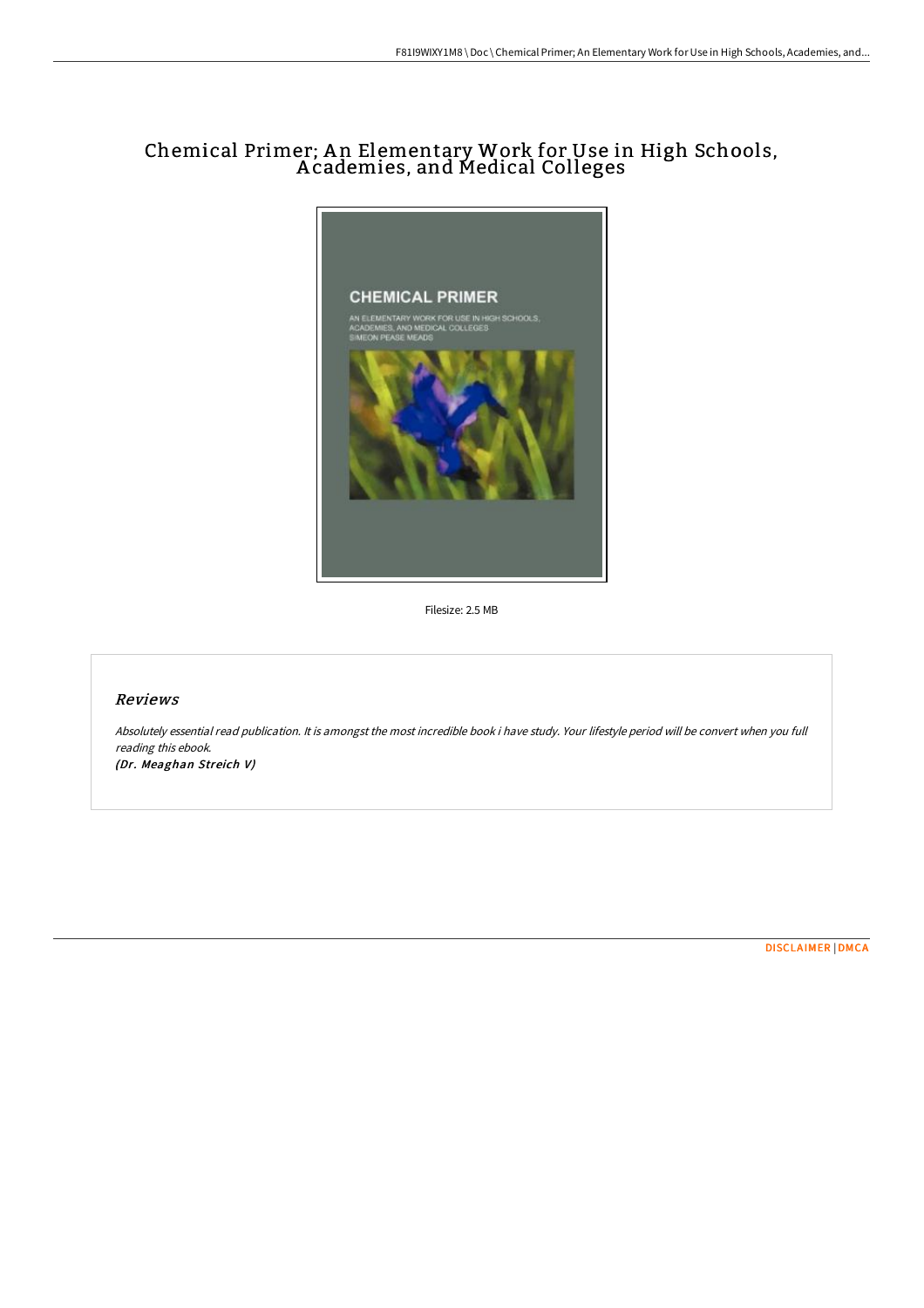#### CHEMICAL PRIMER; AN ELEMENTARY WORK FOR USE IN HIGH SCHOOLS, ACADEMIES, AND MEDICAL COLLEGES

⊕ **DOWNLOAD PDF** 

Rarebooksclub.com, United States, 2012. Paperback. Book Condition: New. 246 x 189 mm. Language: English . Brand New Book \*\*\*\*\* Print on Demand \*\*\*\*\*.This historic book may have numerous typos and missing text. Purchasers can download a free scanned copy of the original book (without typos) from the publisher. Not indexed. Not illustrated. 1885 Excerpt: .orange, Sn S brownish-black, Sn S2 yellow. Hydrogen sulphide (H2S sulphuretted hydrogen ) is much used in the laboratory to precipitate metals, as sulphides. (See Analytical Charts.) H2S is readily inflammable, as may be shown by igniting in test-tube. Note.--Hydrogen sulphide has a slight acid reaction and was called by the old chemists hydrosulphiiric acid. It unites with many of the bases to form sulphides, and these sulphides might be classed as binary salts. For reasons which need not be explained here, chemists do not no class sulphides in this way, but consider them as analogous to oxides. Carbon disulphide (C S, ), a volatile, colorless, inflanw mable liquid, may be produced by passing sulphur over red-hot coals. It is an excellent solvent, dissolving readily S, P, I, and many organjp substances. It refracts light powerfully, and hence is often used in filling prisms. The impure disulphide (its heavy vapor) is used to poison squirrels, insects, etc. The rare element, selenium, in many respects resembles sulphur. We have the compounds H2Se, Se 02, HjSe 04, etc. (See Sulph-And Selex-salts. ) Phosphorus is a semi-transparent, nearly colorless, wax-like solid. It is kept under water in sticks, as it slowly oxidizes in the air and takes fire at a very low temperature. It is highly poisonous. Its vapor breathed (in more than minute quantities) produces ulceration of the jaw, cured with difficulty. (See Caution, Exp. 24.) Another variety, red or amorphous, is known. This differs widely from ordinary...

B Read Chemical Primer; An Elementary Work for Use in High Schools, [Academies,](http://techno-pub.tech/chemical-primer-an-elementary-work-for-use-in-hi.html) and Medical Colleges Online B Download PDF Chemical Primer; An Elementary Work for Use in High Schools, [Academies,](http://techno-pub.tech/chemical-primer-an-elementary-work-for-use-in-hi.html) and Medical Colleges